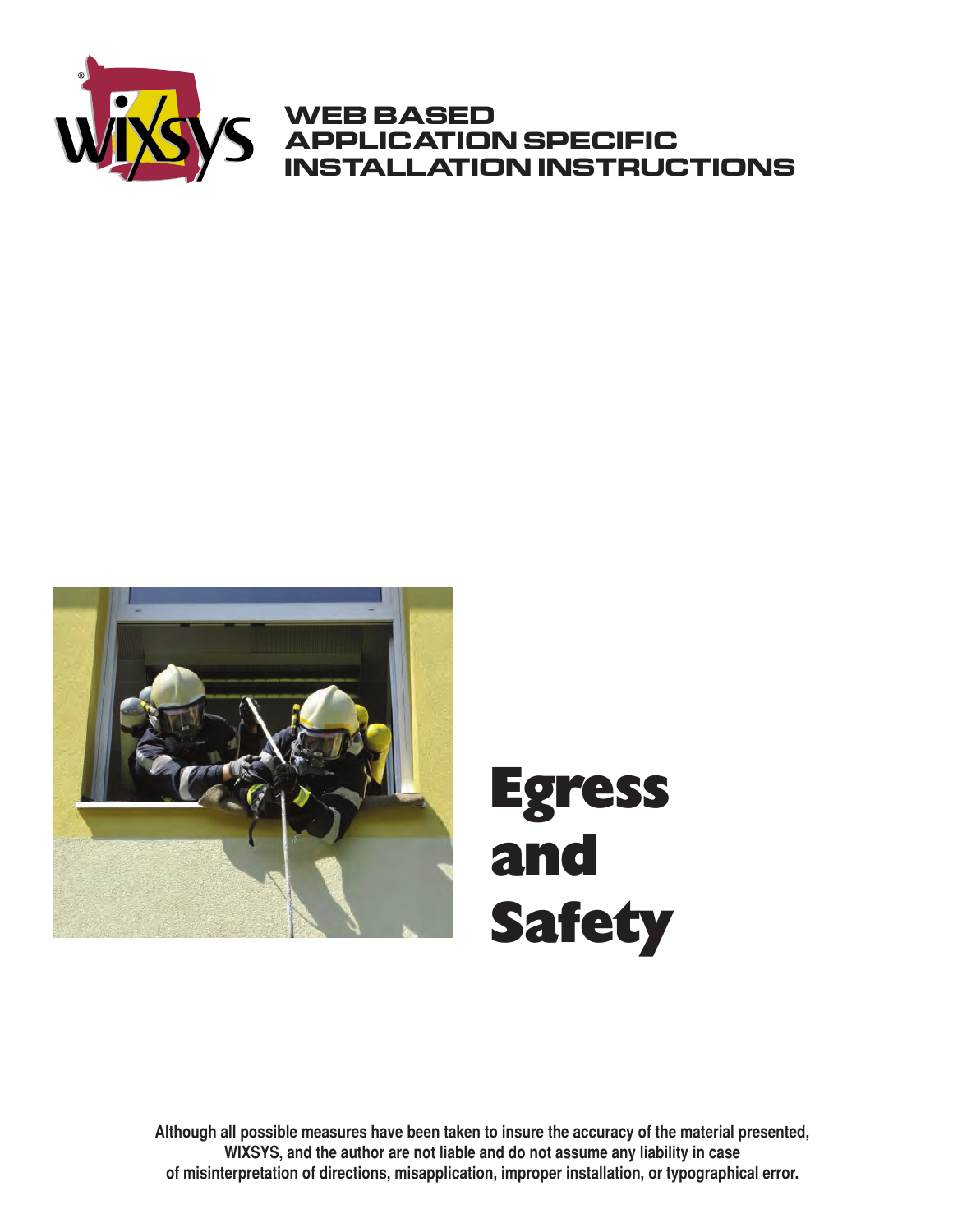# **Codes and Requirements**

#### **Permitting Requirements for Replacement Windows**

Each state, and even each municipality, can have their own requirements for permitting when windows and doors are replaced in a home. Historically, Replacement Windows have been "grand-fathered" meaning if the size and structure of the opening remains unchanged, replacement windows do not require permitting.

There are requirements, though, in most municipalities with regard to egress (ability to exit/escape a room in case of emergency) and glazing (tempered glazing requirements for safety) even for same-size replacement.

Vinyl windows can pose a unique problem in that size for size, the framing of a vinyl window can reduce both the visible glass area and the opening size over comparably sized aluminum or wood windows. Because of this unique situation, vinyl windows used in bedrooms and other locations where egress requirements were satisfied by an old metal or wood window, will not satisfy egress requirements possibly triggering changing the opening size and, therefore, require a permit.

There are options. Hinged windows offer a greater clear opening than a double hung or slider. When replacing an old double hung or slider in an egress situation, and the recommended vinyl window will make the clear opening smaller, you can recommend a casement window. The casement window will provide the proper egress opening size and avoid the permitting requirement.

Cities in California, New York, Florida, Connecticut, Minnesota, Washington, New Hampshire, and Colorado (among others) require permitting for replacement windows — even size for size. Final inspections are, therefore, also required. Their code requirements center around egress and glazing issues for same-size installation, and obviously construction for changed openings or changed styles within an existing opening.



**Vinyl Framed Windows can Make Clear Openings Smaller Requiring Permits**



Some areas require permitting to allow for installation inspection. Florida requires installation of replacement windows to meet code mandated installation criteria. Laguna Woods, California, while no permit is required (yet), the window installer for replacement windows must file a "Replacement Window Certification" with the town containing a description of the product(s) and their location as an assurance that the installer is aware of the code requirements of "Light and Ventilation", "Escape and Rescue", and "Window Glazing".

It is important to seek out the requirements in the location where your window client resides. You should be familiar with the local prevailing code affecting windows and doors to properly advise your client as to the proper product for each application.